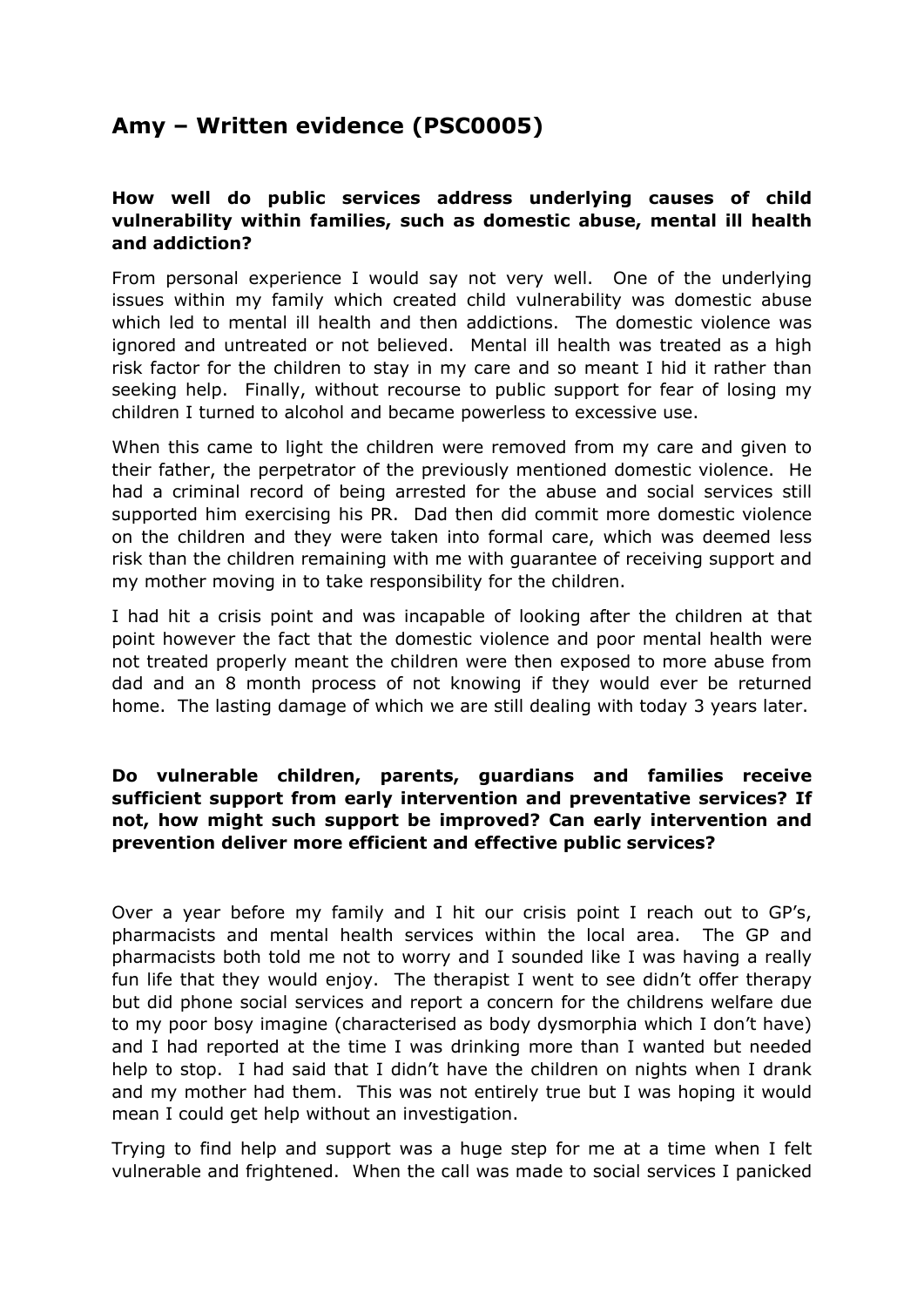and hid all symptoms of poor mental health or drinking. At the time social services were involved with the family only because of dad's domestic violence (he had left the family home at that time but child arrangements were fraught with issues). A social worker visited my home and accepted that the therapist had gotten the situation wrong and there were no issues. No support was offered.

This was a real missed opportunity for an early intervention with my family. If the mental health and related domestic violence issues had been dealt with at that time then we may have been able to avoid what did happen over a year later.

## **At the local level, where does responsibility rest for addressing crosscutting issues that affect children's vulnerability, such as parental mental health, addiction and domestic abuse issues? How are those who are responsible for such issues held to account, and how might such accountability be improved?**

I would argue that within the cases of the families who face these issue it is social services who have the leadership role with other local services.

I believe that this isn't the best way to organise support for families. Due to the way that social services operate under the children's act and within really demanding roles there is a conflict of interest for families. Social workers are responsible for assessing risk and making recommendations before the courts and to local services however this does not take on a 'full family' approach and plans are rarely without bias or clear on how families can achieve peaceful outcomes.

Social services simply don't have the time or resources to work with families as closely and compassionately as they need. They have to focus on a child centred risk assessment which struggles to appreciate the nuance within different situations and families.

I work with 20 women who have gone through this situation in one way or another. In 75% of cases domestic violence was present and the related issues untreated by public service. The expectations for mam to 'get over' her issues simply because she has children and 'should' be able to prioritise there needs is naive and unfair. These women, as I was, were dealing with the complicated impact of domestic violence which included chronic co-dependence. Something which has more similarities to addiction that any other mental health condition but is not treated with the same respect.

## **How effectively do statutory services collaborate with the voluntary sector and community groups to support vulnerable children and their families? Could such collaboration be improved?**

This could be far more effective. So many times I have witnessed professionally and personally the dramatic impact that peer support can have on individuals